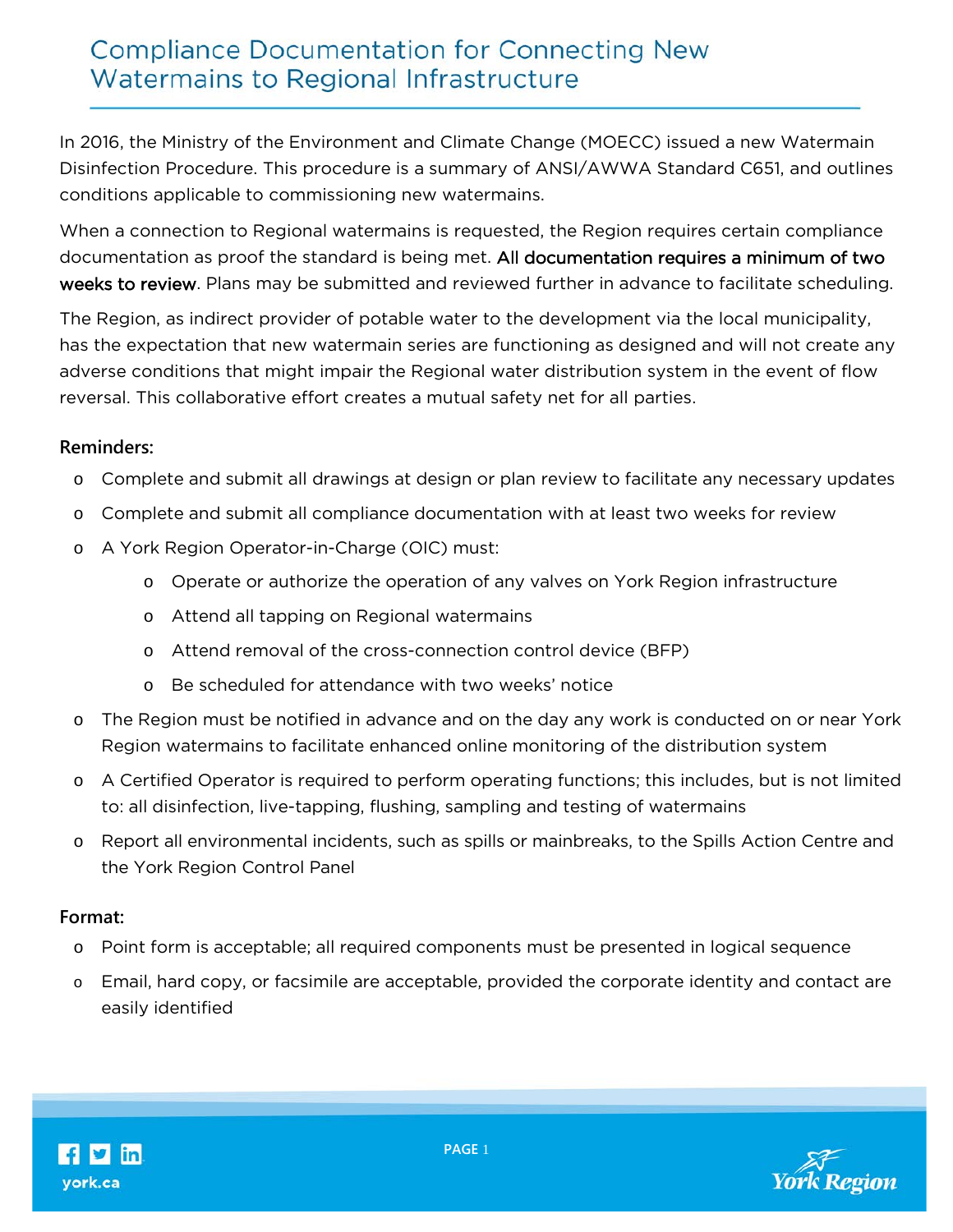## **Summary of Required Compliance Documentation**

- 1. Form 1 for local municipality infrastructure (provide copy to York Region)
	- o Required at least two weeks prior to requested connection
- 2. Form 1 for Regional infrastructure (if installing a valve and/or valve chamber on Regional watermains)
	- o Must be approved by the Region at least two weeks prior to installation
	- o As-built drawings for any Regional Form 1 are required within three months of initial tie-in
- 3. Equipment and pipe network disinfection plan for tapping and/or initial connection to ensure sanitary conditions are maintained
	- o A York Region OIC must be present for all tapping events on Regional watermains
	- o All operating functions MUST be completed by a Certified Operator; the developer and the local municipality are responsible for the operation of non-Regional infrastructure
	- o Follow ANSI/AWWA Standard C651 for prescribed chlorine application methods, concentrations and contact times
- 4. Specifications for cross-connection control device for backflow protection (BFP device), installed and tested in accordance with CSA Standard B64.10
	- o The BFP device is required to prevent the reversal of potentially non-potable water into Regional infrastructure. Directly exposing a Regional watermain to water of unproven quality is considered a cross-connection, and will result in isolation via valve-closure until the water is proven potable.
	- o The BFP device shall be tested and certified by a licensed Cross Connection Control Specialist (CCCS) on the day of installation
	- o Provide copies of CCCS test reports to York Region upon receipt
	- o BFP device may only be removed after York Region reviews initial disinfection and sampling results and approves the ongoing flushing, sampling and maintenance plan
	- o The BFP device may only be removed under Regional OIC supervision
- 5. Initial sampling plan and results of disinfection residuals and microbiological (at tie-in) to ensure initial integrity of the watermains
	- o Minimum sample parameters are chlorine residual, E. coli and Total Coliforms
	- o Include schedule and location of sampling points, and sampling events
	- o Provide initial disinfection residual and microbiological sample results upon receipt

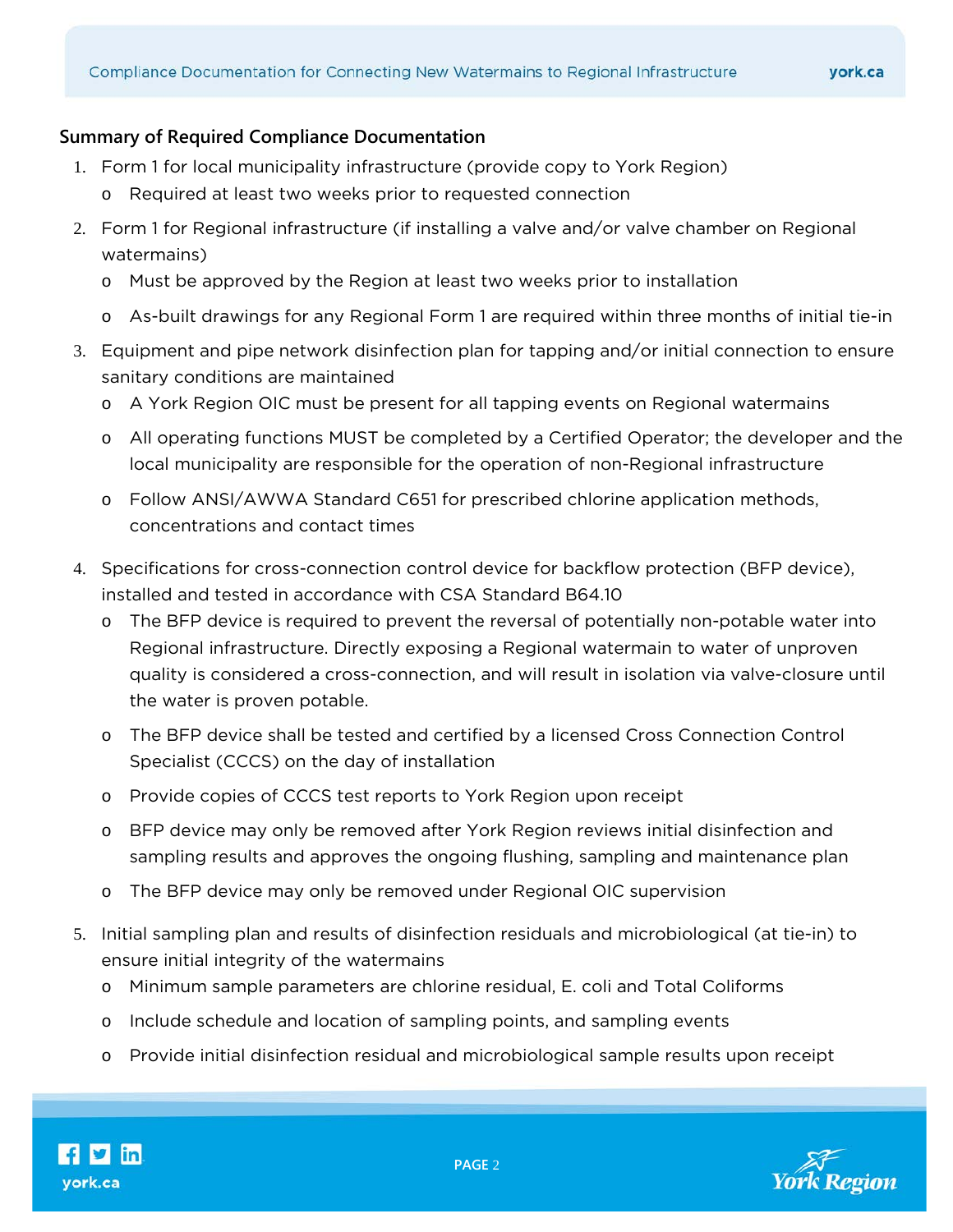- o Depending on the duration between initial tie-in and BFP removal, flushing and additional sampling may be required prior to BFP removal
- 6. Ongoing flushing, sampling and maintenance plan (after tie-in) to ensure ongoing integrity of the new watermains
	- o Provide at least two weeks prior to requested removal of BFP device
	- o Notify York Region of adverse test results as soon as reasonably possible, and provide summary of compliant results to the Region within two weeks of receipt
	- o Specify accredited laboratory that will analyze samples
	- o Include schedule and location of sampling points and sampling events
	- o Include calculated flushing volumes and estimated flushing schedule; this schedule can be updated after removal of BFP device if changes are made
	- o Include pressure testing schedule
	- o Sampling and maintenance in accordance with O. Reg. 170/03 to satisfy the needs of the local municipality. Summarize sampling plans for chlorine residual, E. coli and Total Coliforms, and notify the Region of all adverse test results

### **Best Management Practices**

In addition to compliance documentation required for watermain connections, the Region strongly recommends documenting the following. These support compliance with additional acts and regulations, and demonstrate accountability and due-diligence to environmental officers:

- 1. Environmental Incident Emergency Response Plan
	- o To protect the natural environment, as well as protect the exposed watermains from contamination in the event of an incident
- 2. Proof of compliance with the York Region Sewer Use Bylaw for any dewatering activity requiring an approval from York Region
	- o This supports sewer capacity and quality purposes
- 3. A summary of certifications for anyone working on or around the watermains, such as:
	- o Certified Operators
	- o Cross Connection Control Specialist for testing and certification of BFP device
	- o Professional engineers/engineering firm
	- o Hauled waste/vacuum truck operators (including licensed hauler number)